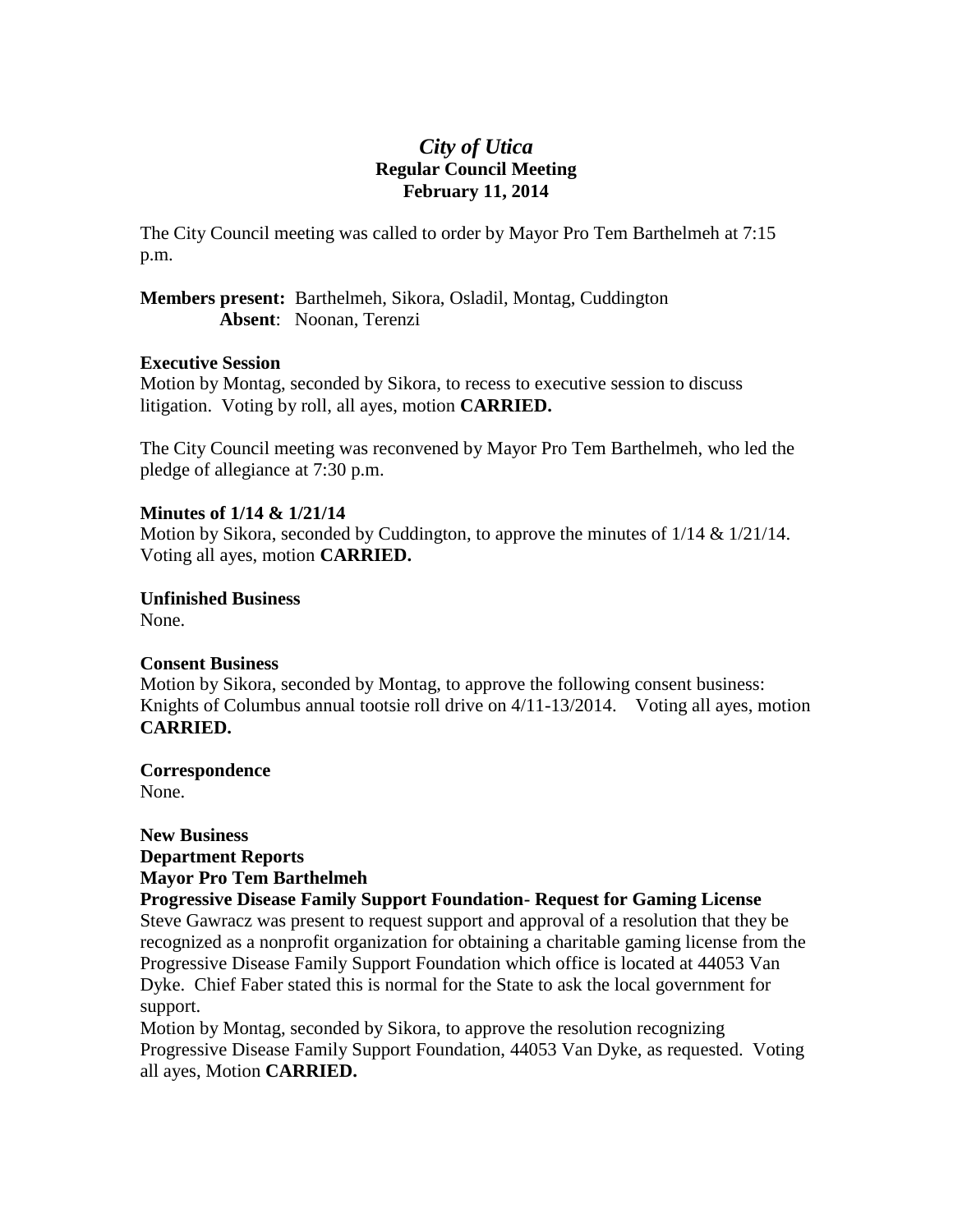**Regular Council Meeting February 11, 2014** Page 2 of 4

#### **Council Meeting Date Changes**

Mayor Pro Tem Barthelmeh informed all that the Council meeting dates will be Thursday March 13 and Tuesday April 15, 2014.

#### **County Resolution- Road Maintenance**

Mayor Pro Tem Barthelmeh stated we received a copy of the County resolution urging the Governor and State Legislators to direct the State budget surplus to fund maintenance of local roads.

#### **Mayor Noonan State Budget Comments**

Mayor Pro Tem Barthelmeh read the statement received from Mayor Noonan concerning the statutory revenue sharing increase and concerns with road repair.

#### **Council Reports**

Councilman Cuddington thanked the Dept. of Public Works for the snow removal and appreciation for their hard work. Councilwoman Montag thanked everyone who helped with the Ice Festival. Mayor Pro Tem Barthelmeh also thanked all for the wonderful Ice Festival/ Fireworks.

**Assessing- Nancy Strehl, Assessor**

No report.

**Building- Jerry Owczarzak**

No report.

#### **Fire- Kevin Wilseck, Chief**

Chief Wilseck stated the Blood drive was a success and "saved" 42 lives. He also asked residents to adopt a fire hydrant, due to the extreme amount of snow, and keep it clear so if it is needed it would be readily accessible.

#### **Police- Dave Faber, Chief**

Chief Faber indicated that contrary to what the County Executive is stating; do not call 911 to report potholes. There are other phone numbers for this purpose.

#### **DPW- Bill Lang, Superintendent**

Bill Lang, Superintendent, stated we are experiencing some frozen water lines throughout the City.

#### **Public Hearing- Parks & Recreation Master Plan Update**

Motion by Osladil, seconded by Montag, to open the public hearing. Voting all ayes, motion **CARRIED.** Public hearing opened at 7:45 p.m. Jeff Schroeder and John Paul Rea, Macomb County Planning, were present to explain the Parks & Recreation Master Plan Update which is a snapshot of where the community is at today, the future goals/ objectives and to spell out an action plan as related to parks and recreation. A 5 year plan is necessary to obtain grants for improvements. As there were no other public comments,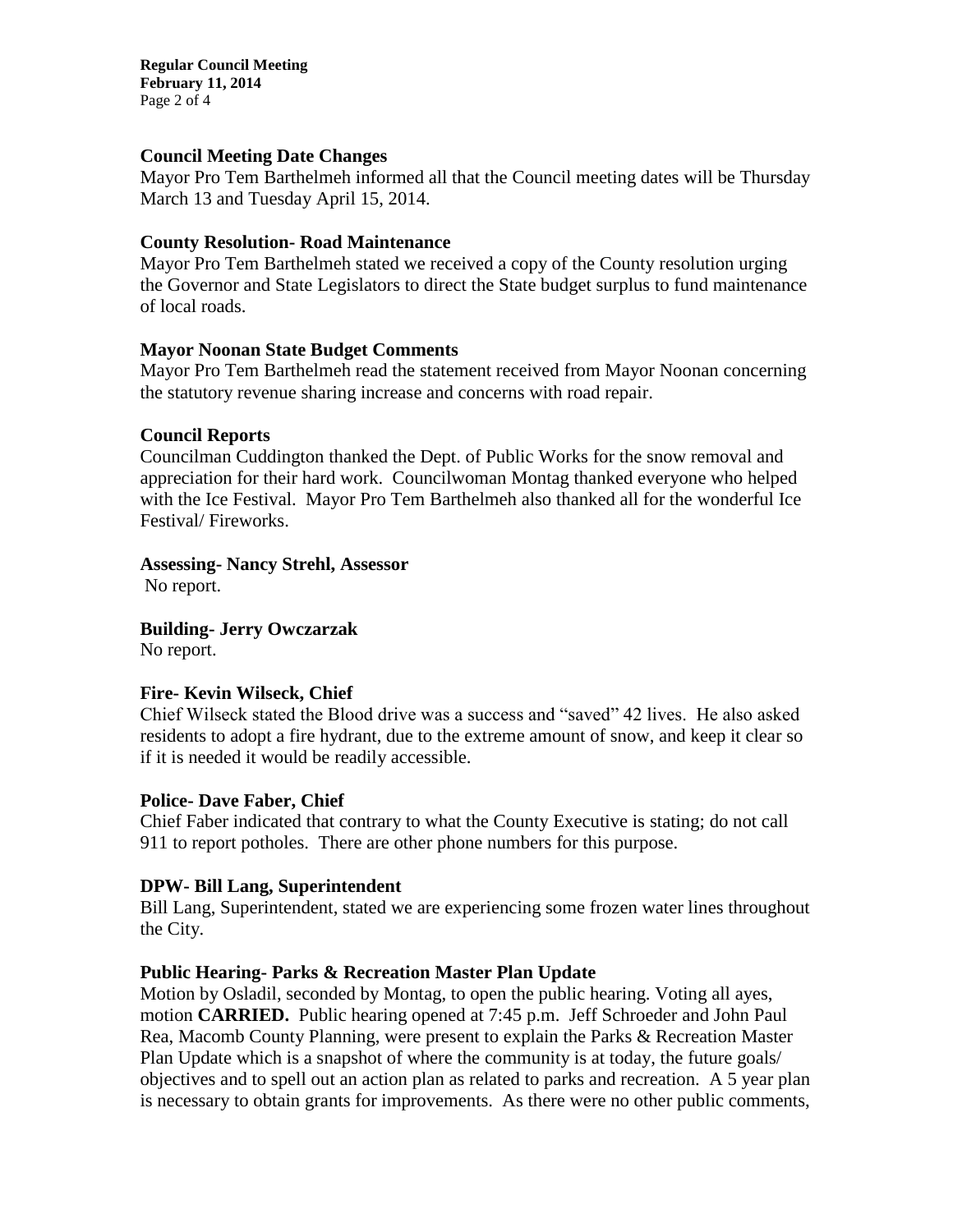**Regular Council Meeting February 11, 2014** Page 3 of 4

motion by Montag, seconded by Sikora, to close the public hearing. Public hearing closed at 7:50 p.m.

Motion by Montag, seconded by Sikora, to adopt the resolution adopting the Parks, Recreation and Open Space Master Plan 2014-2018, as presented. Voting by roll, all ayes, motion **CARRIED.**

### **Public Hearing, Temporary Tents- 45108 Cass, 7636 & 7715 Auburn**

Motion by Montag, seconded by Osladil, to open the public hearing. Voting all ayes, motion **CARRIED.** Public hearing opened at 7:51 p.m.

A request for temporary tents at 45108 Cass, 7636 & 7715 Auburn from 3/16-18/2014 for the St. Patrick's Day celebrations. The tents at  $7636 \& 7715$  Auburn will be over their patios while the 45108 Cass tent will be on City easement. The City Planner and Planning Commission recommend approval. As there were no other public comments, motion by Montag, seconded by Sikora, to close the public hearing. Voting all ayes, motion **CARRIED.** 

Motion by Osladil, seconded by Cuddington, to approve the temporary tent request of 7636 & 7715 Auburn and 45108 Cass from 3/16-18/2014 with Hogs Hollow adding the City on the insurance policy. Voting all ayes, motion **CARRIED.**

# **Treasurer- Philip Paternoster**

### **Budget Amendment- Heritage Park**

Motion by Sikora, seconded by Osladil, to approve the budget amendment to the General fund and the Trail Development fund in the amount of \$809.43 for final settlement of the Heritage Park Project FY2013. Voting all ayes, motion **CARRIED.**

# **Administration- Beth Ricketts, City Clerk**

No report.

# **Library- Marsha Doege, Director**

Marsha Doege, Director, informed all that tax forms are now available at the Library. She also gave a thank you to the Dept. of Public Works and Mayor Pro Tem Barthelmeh for snow removal. The book sale was a great success, thank you to all. There are still books available for purchase this week.

# **Parks and Recreation Commission**

Barb Montag requested funds necessary to start planning, advertising and purchases for the Easter Egg Hunt, Michigan Week, Old Mill Arts & Craft show, Cruising to the Oldies, Labor Day Bridge Walk and the Tree Lighting.

Motion by Sikora, seconded by Cuddington, to approve the request for Parks and Recreation event seed money, as presented. Voting all ayes, motion **CARRIED.**

# **Historic District Commission**

No report.

**City Attorney- James McGrail**